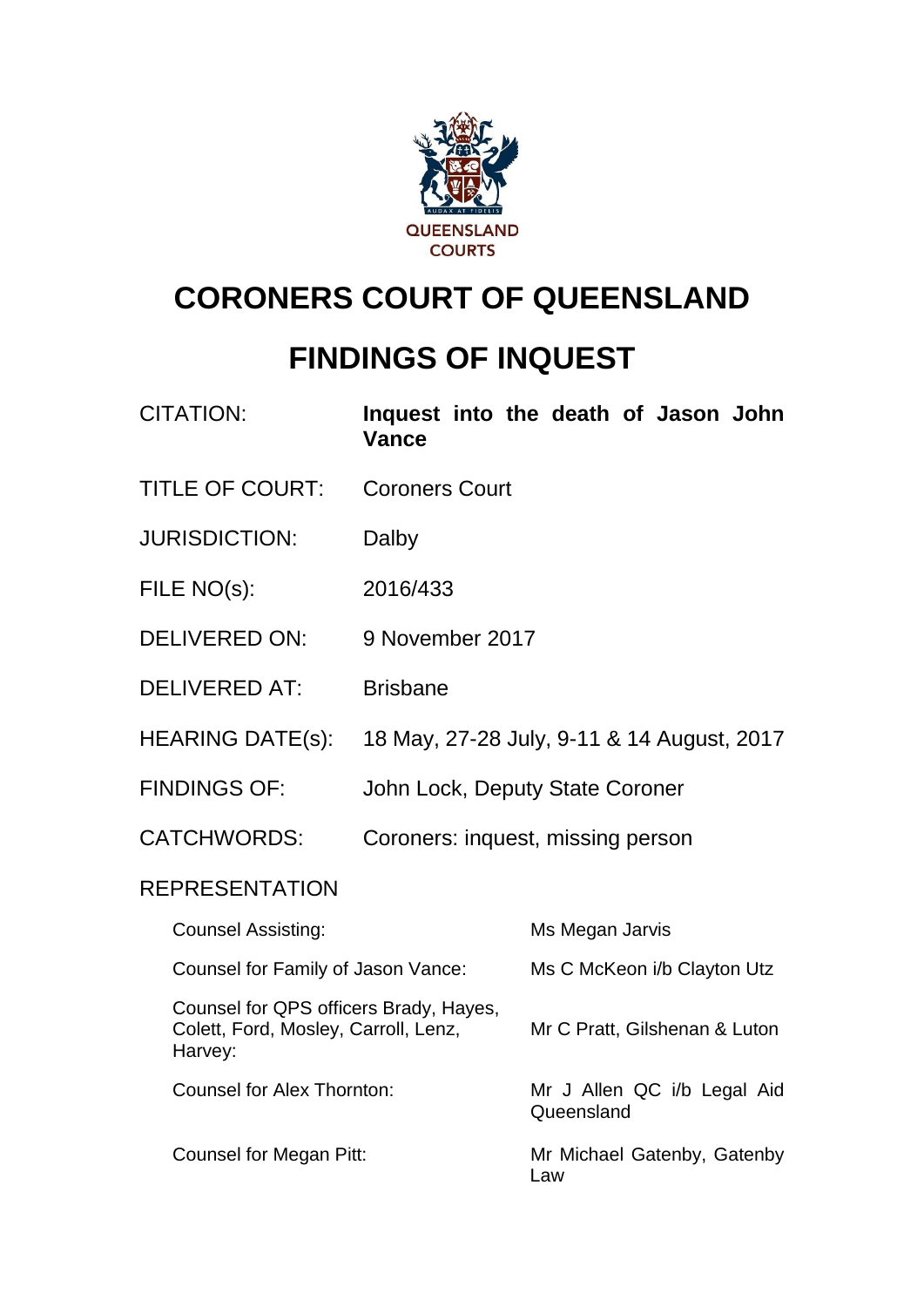## Contents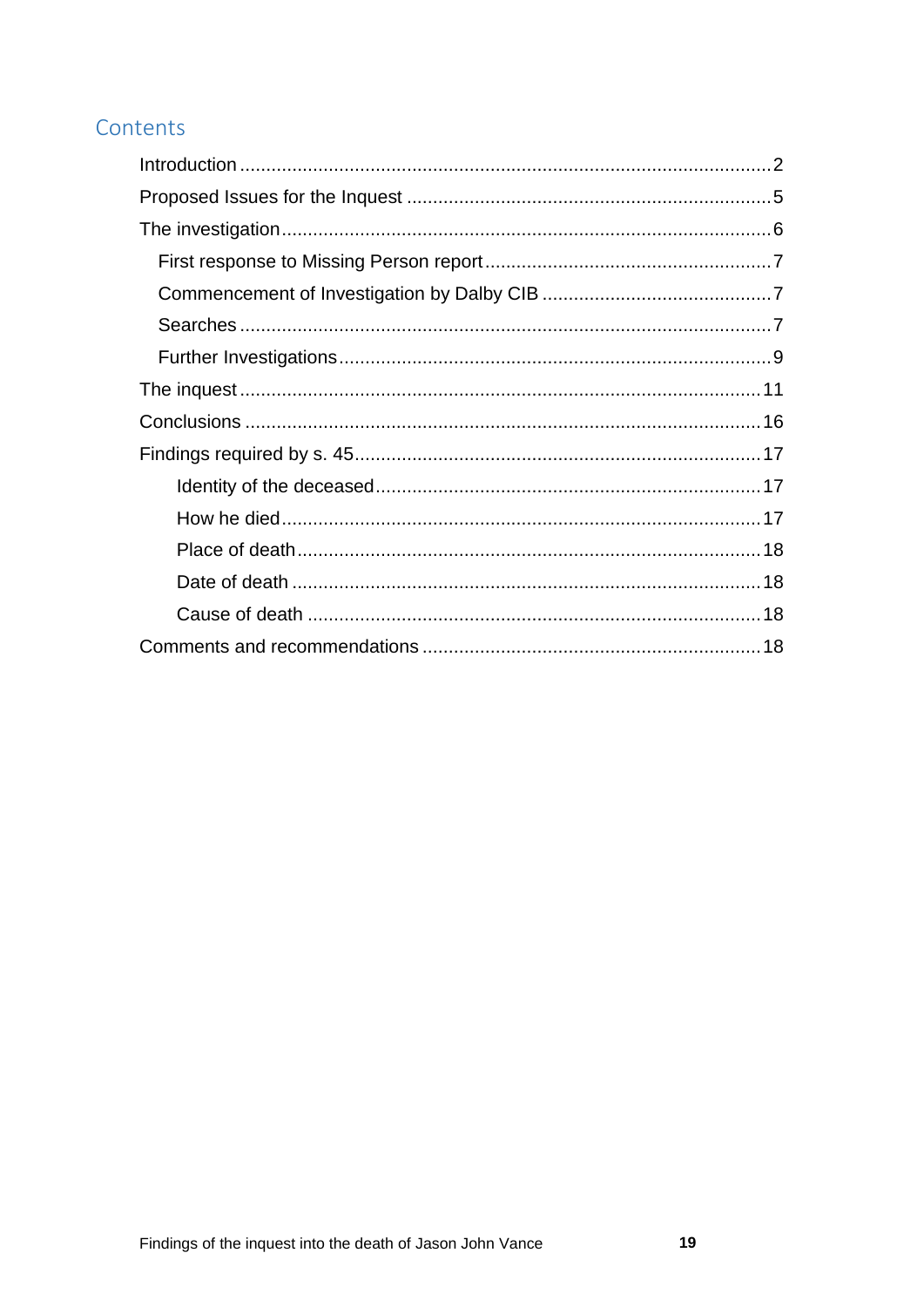## <span id="page-2-0"></span>**Introduction**

- 1. Jason John Vance was 42 years old. Jason was regarded as the father of three children although only one was his biological child. Since 2005 two of these children have been cared for by Jason's mother and stepfather in Brisbane. Jason had been a resident of Rockhampton, although at the time he was reported missing it was established he had been staying on the Gold Coast for about two months.
- 2. Jason did not stay in regular contact with his parents despite the fact his children were with them. Jason's parents (mother Debra Marriage and stepfather Lester Marriage) explained that he had a history of substance misuse and, due to this lifestyle, it would not be unusual for Jason to go 'missing'. Despite the somewhat difficult estrangement, Jason's parents have very much been involved in the search for Jason, the subsequent missing persons' investigation and the coronial inquiry. It is evident Jason remained loved by his family and is dearly missed
- 3. Police first became aware his possible disappearance on 31 October 2013, when his parents attended a police station in Brisbane with concerns for his whereabouts.
- 4. Although Jason would not often be in contact with his parents he would generally keep in contact with his associates. It was one of these associates, a close friend and housemate from Rockhampton, who contacted Jason's parents to report that he had not heard from Jason in about 10 days.
- 5. A formal missing person report was completed by the housemate the following day.
- 6. The housemate was a friend of Jason's from high school and the two had stayed close friends since that time. The housemate said it was out of character for Jason not to answer or return his calls and that was why he was worried and had called Jason's parents.
- 7. The housemate went on to explain that Jason had flown to Brisbane about eight weeks previously, expressing a plan to use his recent tax return to make some money selling drugs, specifically speed (methamphetamine) or ice (crystal methamphetamine). In Rockhampton, Jason had difficulties holding down a job due to alcohol and substance misuse, although he had been usefully engaged in a lawn mowing business his housemate had purchased for him about six months previously.
- 8. Jason was only supposed to be gone from Rockhampton for about two weeks.
- 9. The two friends stayed in touch whilst Jason was away, speaking on the phone every couple of days, mostly to check on when Jason would be home and returning to the lawn mowing business. Jason would usually respond by saying "in about two or three days". Their last contact was on or around 20 October 2013. On that day, the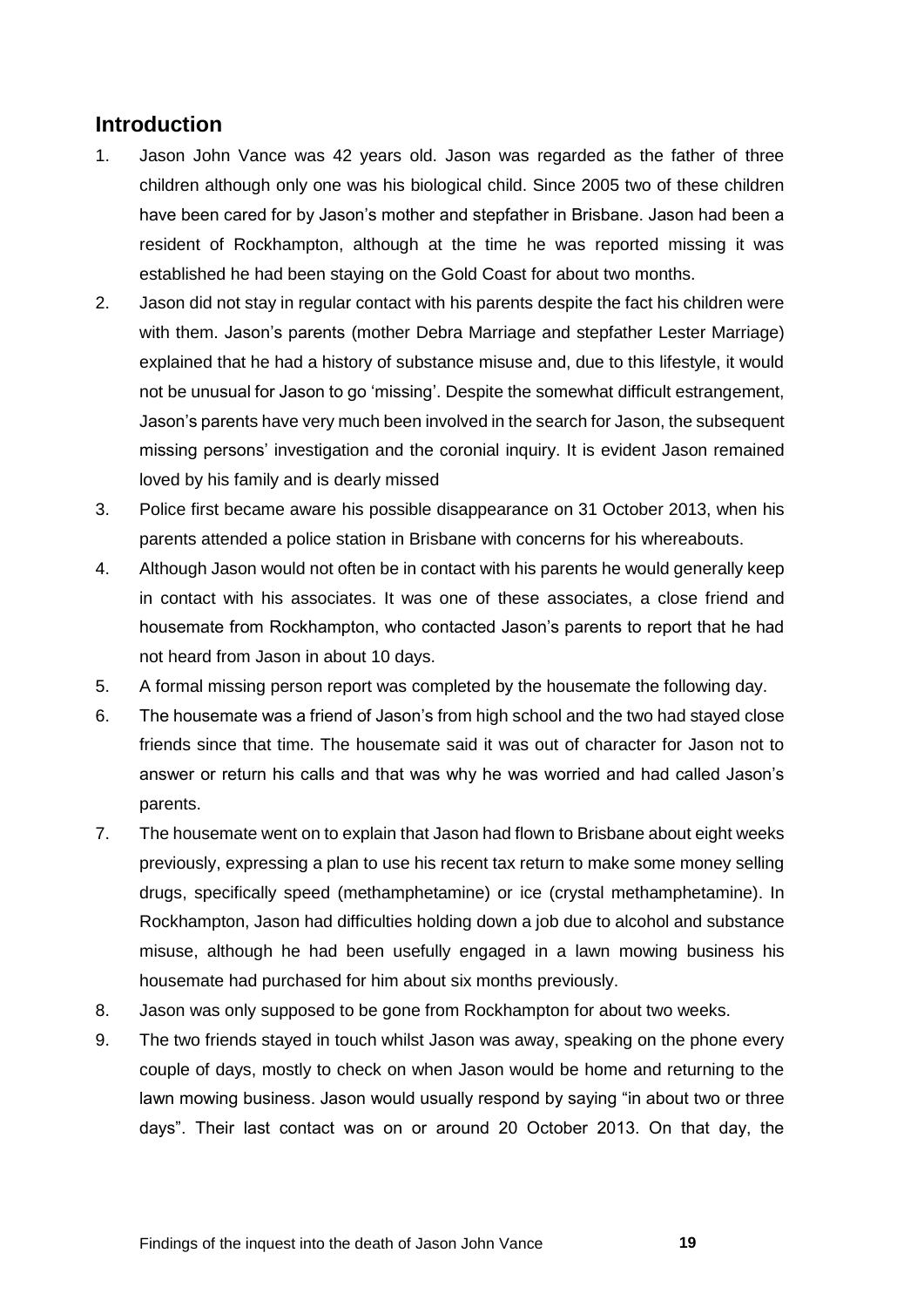housemate asked Jason if he knew when he was coming home, and Jason replied that he had a few things to sort out down on the Gold Coast first.

- 10. The housemate knew Jason had drug contacts down in Brisbane and the Gold Coast, and believed Jason had been couch surfing with numerous people whilst he was away. During one of their telephone conversations, Jason told his housemate about being robbed whilst he was sleeping one night, losing about \$1000 in cash and his mobile phone. Jason's housemate also mentioned that Jason was a heavy drinker and could be violent and unpredictable when drunk, saying "he would get lippy and not be scared of anyone". However, the housemate had no knowledge of anyone making any threats towards Jason, or any other information as to what might have happened to Jason.
- 11. Further police investigations quickly established that Jason had in fact travelled to the Gold Coast and appeared to have had contact with various people in relation to making and selling methamphetamine.
- 12. The police investigation revealed that on or around 24 October 2013, four days after last speaking with his housemate, Jason travelled from the Gold Coast to the Barakula State Forest near Chinchilla, Queensland. The Barakula State Forest is a particularly harsh environment and is said to be the largest state forest in the Southern Hemisphere.
- 13. Jason was in the company of two other individuals, a male, Alex Thornton and a female, Megan Pitt, both of whom had a history of drug related offences. It is likely Jason had only met these two individuals recently, during his time on the Gold Coast. They drove to the forest in two separate motor vehicles. One was owned by Megan Pitt and Jason drove her and himself in this vehicle. Thornton drove what was later established as a stolen vehicle.
- 14. Upon entering the state forest area they stopped at an old school hut near the main forestry station, where it appears they intended to stay for the night. However, after speaking to a forestry worker who was in the area, the trio decided to move from the school hut and subsequently parked up on a forestry track. Around this time, it was beginning to get dark. The forestry worker was obviously suspicious of the presence of the three persons who were travelling in motor vehicles generally unsuitable for the conditions and not often seen in the forest. It is evident that by this time Thornton had also stolen some chainsaws from the forestry camp and this had been noticed by the forestry worker. The police were called.
- 15. What happened that evening is unclear and was a particular focus of the investigation and inquest. Jason has not been seen by anyone since that night and there have been no signs of life. His bank account has remained untouched and his telephone, medical and Centrelink records show no activity.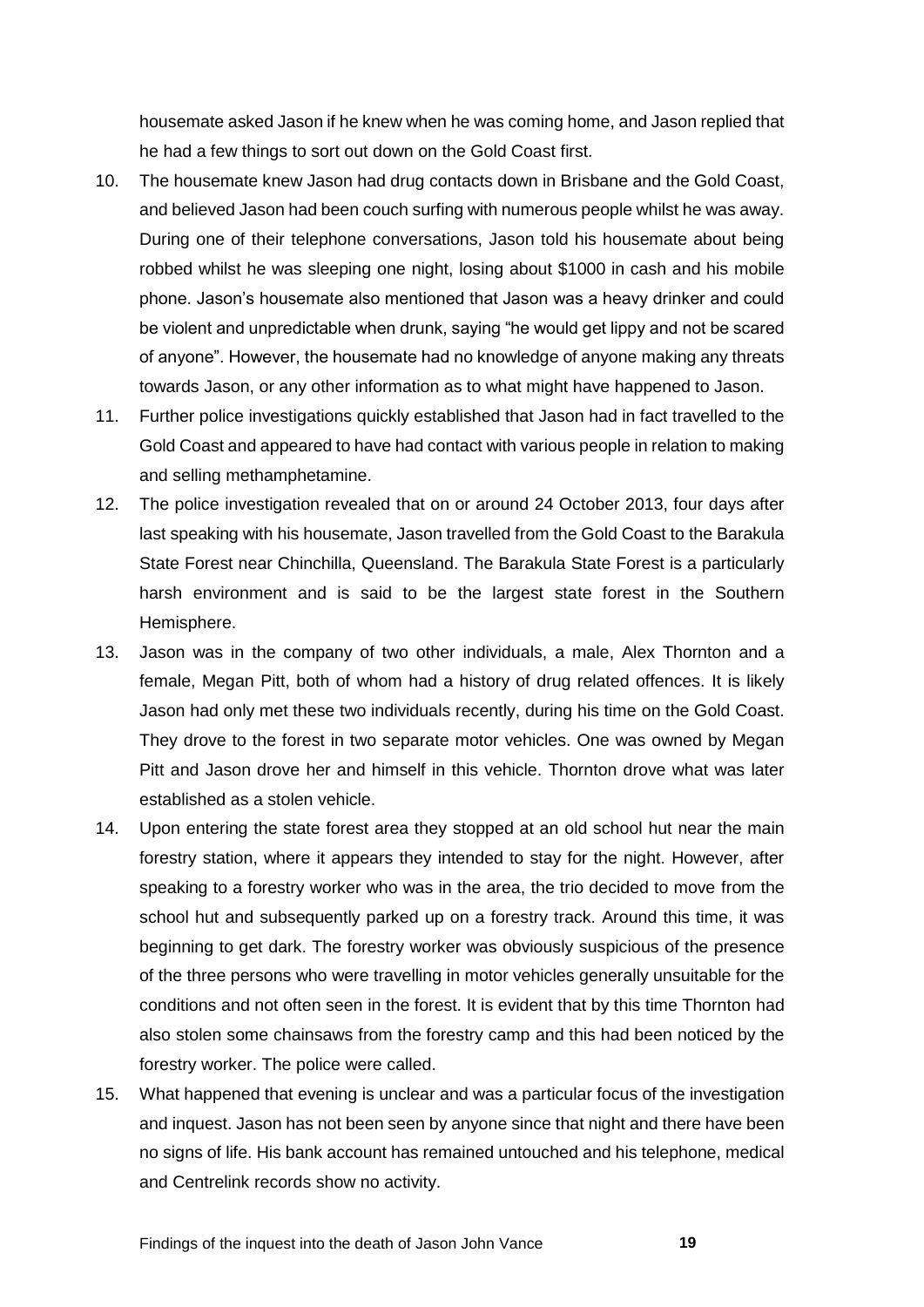- 16. The two individuals who travelled with Jason into the forest were subsequently interviewed by police. Megan Pitt claims the three went into the forest to camp, and Jason went off for a walk into the forest that evening and never returned. Alex Thornton, whilst also initially describing it as a camping trip, later admitted to police that the three of them had entered the forest to look for locations to cook amphetamine from cold and flu tablets containing pseudoephedrine. This is consistent with evidence of paraphernalia commonly associated with the manufacture of amphetamines being found at the old school hut. Thornton also described Jason as having gone off for a walk into the bush and not returning. The pair say they briefly looked for Jason the following morning, but then left the forest, leaving Pitt's vehicles behind. It had been parked down another forestry track and partly hidden. The remaining vehicle was subsequently searched by police and Jason's backpack containing his personal belongings (but not his phone or his wallet) were found inside.
- 17. The story from here becomes decidedly bizarre but ultimately a general version of the story is probably correct. Thornton and Pitt travel in the vehicle stolen by Thornton to an abandoned forestry house near Monogorillby. They were also most certainly using drugs themselves at this time. The purpose was to set up the equipment to make amphetamine.
- 18. Thornton knew the area having visited an old school friend who was a forestry worker at one time. The school friend became aware of Thornton's presence and the stealing of the chainsaws and had been in contact with Thornton on mobile. The friend was unhappy his name had become known. Thornton had mentioned to a forestry worker his friend's name when he had been earlier approached. His friend was concerned he was implicated in the theft by association although he was well away from the area at the time. He nonetheless gave Thornton the directions to this abandoned house.
- 19. Thornton bogged his motor vehicle near the abandoned house. The pair stayed in the house and he spent some days digging it out. Thornton then left Pitt at the house. Pitt says he said he had to fix a tyre and could not drive with Pitt and her dog in the vehicle and would come back but he never did. Thornton stated that after a few days he said he needed to get back to the Gold Coast to see his child on a contact visit. He also said Pitt was on drugs and was so slow and he was sick of waiting. He said he would contact her friend Julie-Anne Sirolli. Thornton got back to the Gold Coast but was quickly arrested for matters largely involving the stolen vehicle. Other offences including the missing chainsaws subsequently emerged.
- 20. After some three days staying in the abandoned house, with little food available Pitt decided to leave the house. She was found in a disheveled state on a remote road and taken by a council worker to a local school where she spoke to a number of people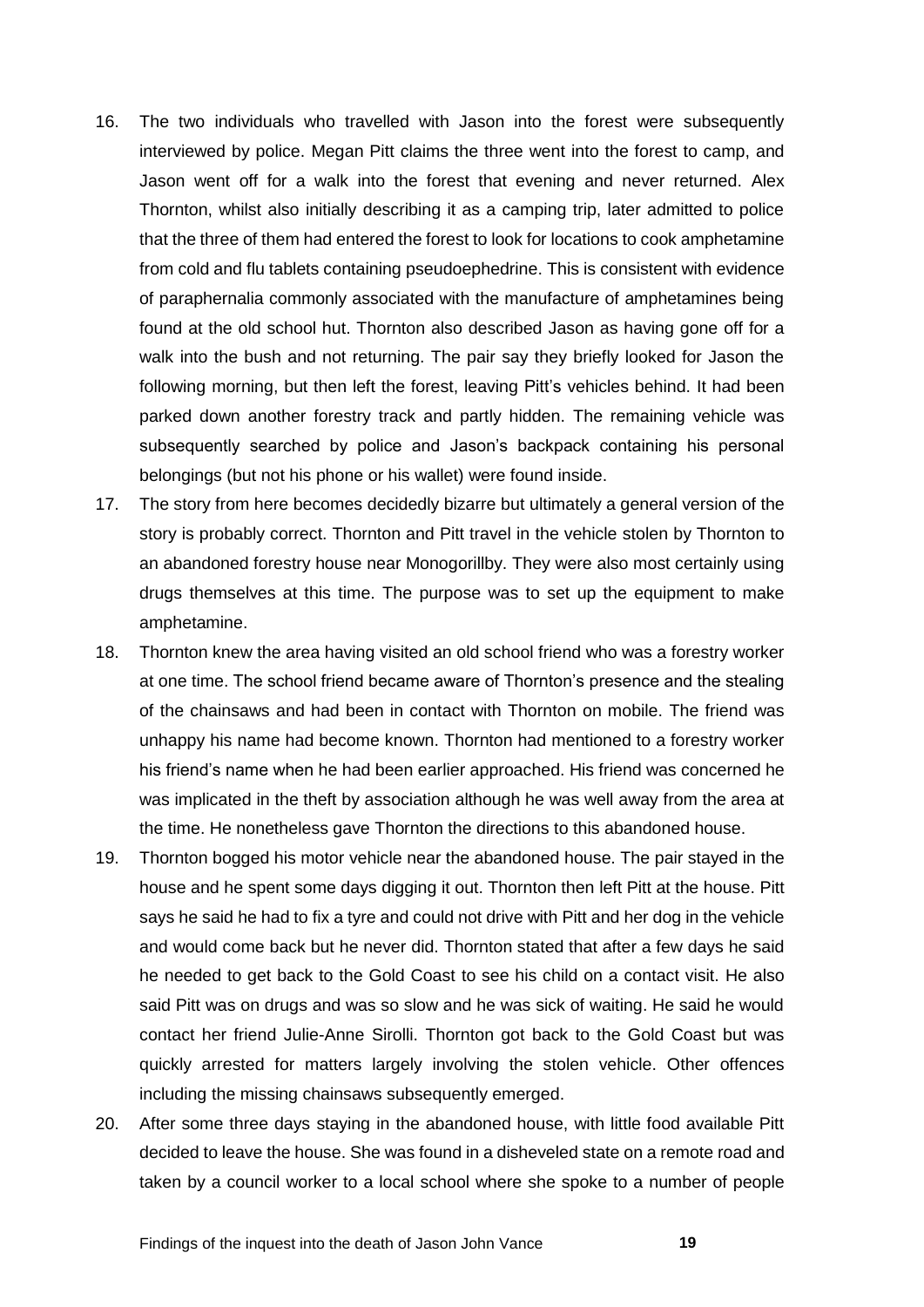and then police. She was ultimately taken to Mundubbera where she was collected later by her fried Sirolli.

- 21. After police received the missing person report from Jason's family and close friend, and then traced his last known whereabouts to the Barakula State Forest, numerous searches of large areas of the forest were carried out by police and State Emergency Services personnel, including by air, on foot, on horseback and by motorbike. No trace of Jason has been found. Police also examined relevant sites within the forest for any signs of trauma or altercation, but no such evidence was found. Closer to the inquest the police conducted a search with Water Police divers of a waterway close to where it was suspected Jason went missing but no evidence located.
- 22. Police have concluded that they suspect Jason is deceased, however they are unable to determine a cause. The police report speculates there may have been foul play with some witnesses suggesting Jason may have upset contacts within outlaw motor cycle gangs or others in the illicit drug industry on the Gold Coast. The report also states there was no corroborative evidence to support this scenario. Alternatively, the report speculates Jason may have died as a result of an accident or misadventure, possibly due to him walking unprepared into a large forest at night and under the influence of drugs. As well the stories provided by Thornton and Pitt and in particular what they say happened after Jason went missing were, to say the least, unusual and required further examination.

## <span id="page-5-0"></span>**Proposed Issues for the Inquest**

- 23. A decision was made to hold an inquest given the unusual circumstances known at the time of completion of the police investigation as well as the inconclusive findings of the police investigation. My counsel assisting and investigation staff then engaged in further investigation strategies and gathering of more evidence and witness statements. Jason's parents provided more information and suggested witnesses and these were followed up by the police.
- 24. A pre inquest hearing conference was held and the following issues for the inquest were determined:
	- i. The findings required by section 45(1) & (2) of the *Coroners Act 2003*, namely; whether or not Jason John Vance is in fact deceased and, if so, how, when and where he died and what caused his death;
	- ii. The circumstances surrounding the death; and
	- iii. Whether any recommendations may be made to help prevent deaths from happening in similar circumstances in the future or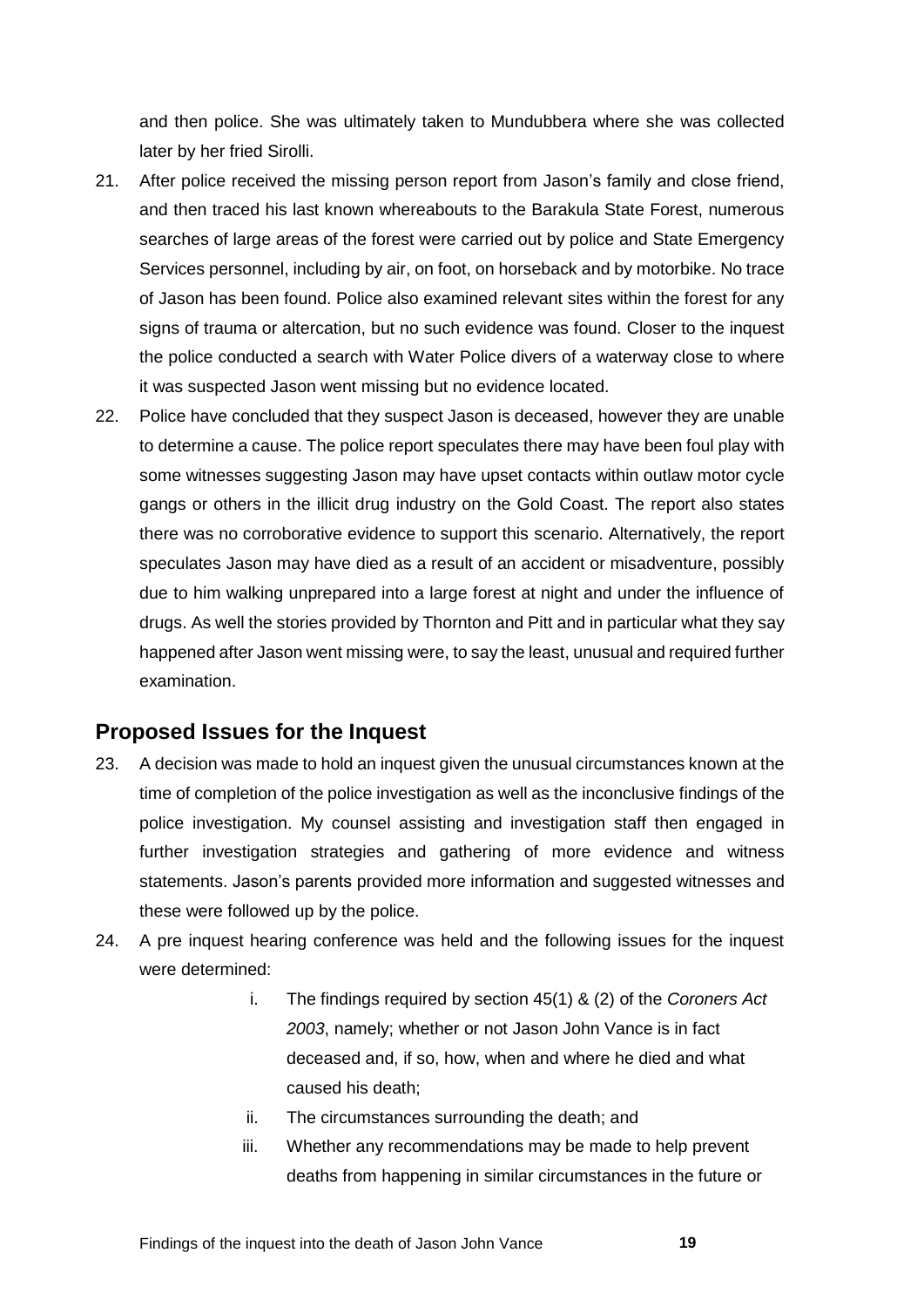otherwise contribute to public health or safety or the administration of justice.

- 25. The inquest commenced in Dalby where local witnesses including Police, SES volunteers, forestry workers and other locals would be called to give evidence. As well I undertook a view of the Barakula State Forest, in the company of police officers, Coroners Court staff and the legal representatives of the family. The inquest concluded in Southport where evidence from the Gold Coast associates of Jason lived.
- 26. The following witnesses were called to give evidence:
	- i. Dianne Cumner
	- ii. Snr Sgt Brady
	- iii. Dectective Sgt Damien Hayes
	- iv. Senior Constable Michael Collett
	- v. Julian Gregson
	- vi. Francis Truscott
	- vii. Martin Ambrose
	- viii. Leonard Akacich
	- ix. Mark Schmidt
	- x. Neil Stronach
	- xi. Martin Ambrose
	- xii. Kara Knudsen
	- xiii. Vicki Lee Bradke
	- xiv. Detective Senior Constable Digby Ford
	- xv. Senior Sergeant Ben Carroll
	- xvi. Senior Constable Lenz
	- xvii. Detective Sergeant Colin Harvey
	- xviii. Stephen Bell
	- xix. Russell Greene
	- xx. Patrick Fein
	- xxi. Meghan Steiner
	- xxii. Laura Boulton
	- xxiii. Julie-Ann Sirolli
	- xxiv. Megan Pitt
	- xxv. Alex Thornton
- 27. At the conclusion of the evidence I informed the family that I will find that Jason is in fact deceased. What follows is a summary of the evidence that was presented to the inquest. The central issue was whether Jason died from accident or misadventure or whether there is evidence of foul play. Both those scenarios were open having regard to the evidence gathered but my views have clarified after hearing the evidence of the witnesses, particularly of the two people who allegedly last saw Jason.

## <span id="page-6-0"></span>**The investigation**

28. The family can be satisfied that the Queensland Police Service have conducted a thorough investigation. If the family had concerns that Jason's drug history placed him at a lower priority for investigation, that concern should be well and truly have been put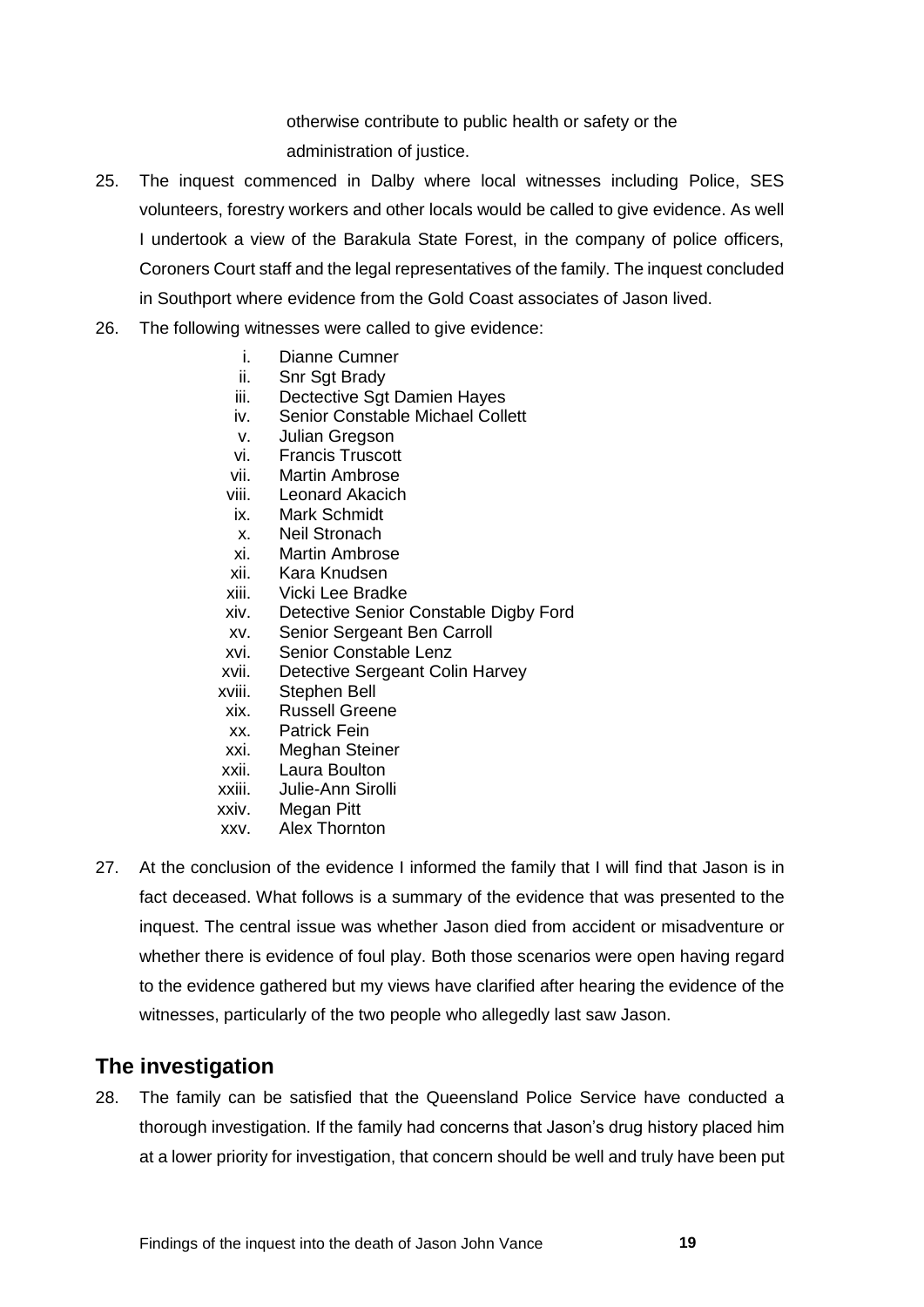to rest. At the conclusion of the inquest, the family through their counsel acknowledged this and thanked the QPS and all involved

29. I do not intend to set out in great detail the investigations that have taken place but will comment on aspects of the stages of the investigation.

#### <span id="page-7-0"></span>*First response to Missing Person report*

- 30. Senior Sergeant Benedict Carroll in Rockhampton was the first person to investigate Jason's disappearance. He received instructions on 5 November 2013. He commenced by conducting a number of computer related enquiries. He then conducted a number of enquiries after reviewing previous police related occurrences involving Jason and any associates. He reviewed call charge records for Jason's mobile telephone number. By this stage he became aware that Jason may have been on the Gold Coast. Mobile call charge records also indicated his last calls were bouncing off a tower near Chinchilla. In the meantime other police were following up requests made by him and making calls to other possible associates. A comprehensive picture of events was emerging. By 25 November 2013 police had spoken to sufficient numbers of people to make a call and speak to Megan Pitt. She advised she had last seen Jason when he walked off into the Barakula forest. They were able to follow up with further calls to Alex Thornton and Russell Green. Green was an associate of Pitt and her partner Julie-Anne Sirolli.
- 31. Accordingly, as it was determined Jason's last known whereabouts were in Chinchilla the matter was handed to Dalby CIB on 25 November 2013. The information that was handed over to investigators indicated there were suspicions raised as to the disappearance of Jason, which were of grave concern.
- 32. The investigations conducted by the first response officer in combination with other police who were given certain tasks was an impressive example of investigative collaboration and attention to detail and should be commended.

#### <span id="page-7-1"></span>*Commencement of Investigation by Dalby CIB*

33. By the afternoon of 25 November 2013 the case was with Dalby Criminal Investigation Branch. Detective Inspector Austin briefed Detective Sergeant Colin Harvey. DS Harvey made calls that day and the next morning to the Officer in Charge at Chinchilla Sergeant Gerard Brady to discuss the possibility of search arrangements.

#### <span id="page-7-2"></span>*Searches*

34. Sgt Brady is an approved and trained Search Rescue Mission Coordinator and on 28 November 2013 he was appointed as the Search Coordinator for the search of the Barakula State Forest area. Detective Sergeant Damien Hayes was appointed the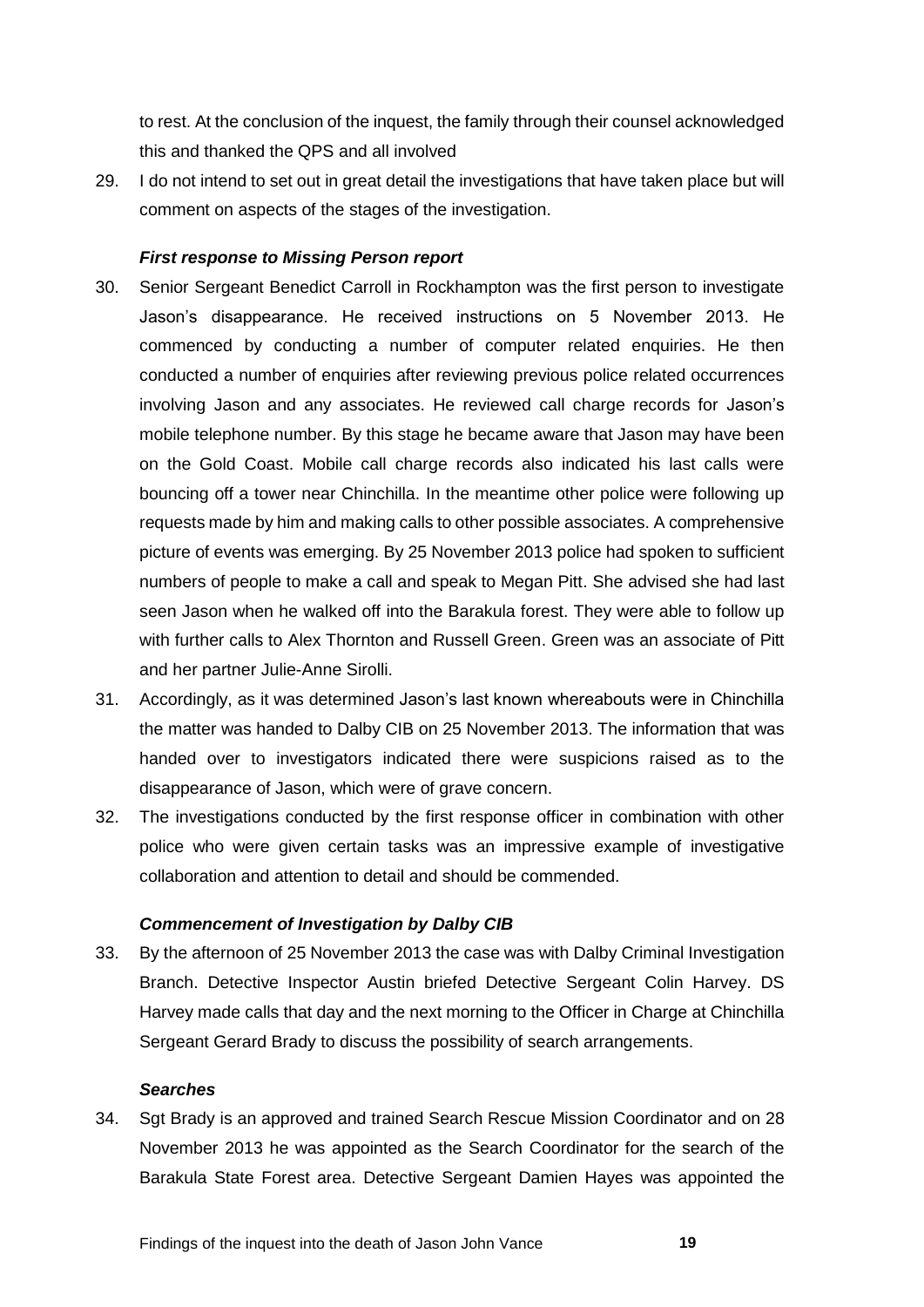Assistant Search Coordinator. It is not intended to detail the searches that were conducted other than briefly. The overall impression was that this search was conducted swiftly, professionally and in very hot and arduous conditions. One of the added difficulties in locating a body was the known presence of wild dogs and pigs and the likelihood of animal predation impacting, particularly as the search was taking place one month after he was allegedly last seen. Jason's body was not found nor was any other evidence of his presence such as clothing.

- 35. Sgt Brady was provided with a GPS location of the last known position of Jason as provided by witnesses Pitt and Thornton. Two further search areas were also identified. A number of scenarios were taken into consideration the planning of the search, including lost person behavior; misadventure; head injury; snake bite; third-party involvement causing injury; or murder of the missing person and subsequent removal of the body. By necessity the search had to be conducted within certain parameters as defined by the last known location and other information from other witnesses. The size of the forest area made it impossible to search in its entirety.
- 36. Sgt Brady was able to obtain the services of a privately owned helicopter and on 29 November 2013 conducted an aerial search, which covered an area of 1000 ha.
- 37. On 1 December 2013, three police officers and 16 SES personnel commenced the search. The three police officers used trail bikes and the other searchers conducted foot searches spaced at intervals of approximately 20 to 30 m. GPS devices were carried so that the area of the search could be recorded.
- 38. On 4 December 2013, 23 police continued the search with a combination of foot searching, horseback searching and motorcycle searching.
- 39. On 5 December 2013, 16 SES personnel and 15 police officers continued the search on foot, horseback and motorcycle. This also included a detailed search of the Cutthroat Creek bank.
- 40. On 6 December 2013, 12 SES personnel and eight police officers searched on foot and motorcycle.
- 41. Consideration was made of a diving search of the Cutthroat Creek area. On the advice of the Water Police further information was requested to identify points of interest including entry points to the creek that may narrow down search areas before divers could be deployed. On 4 December 2013 a number of police officers searched on a horseback the Creek area to identify any potential areas of interest of the water course. This search did not identify any potential areas of interest, which may have been indicative of Jason's presence.
- 42. On 22 March 2014, 12 SES personnel and 10 police officers conducted a search of the Dogwood Creek camping area. This was an area, which had been identified as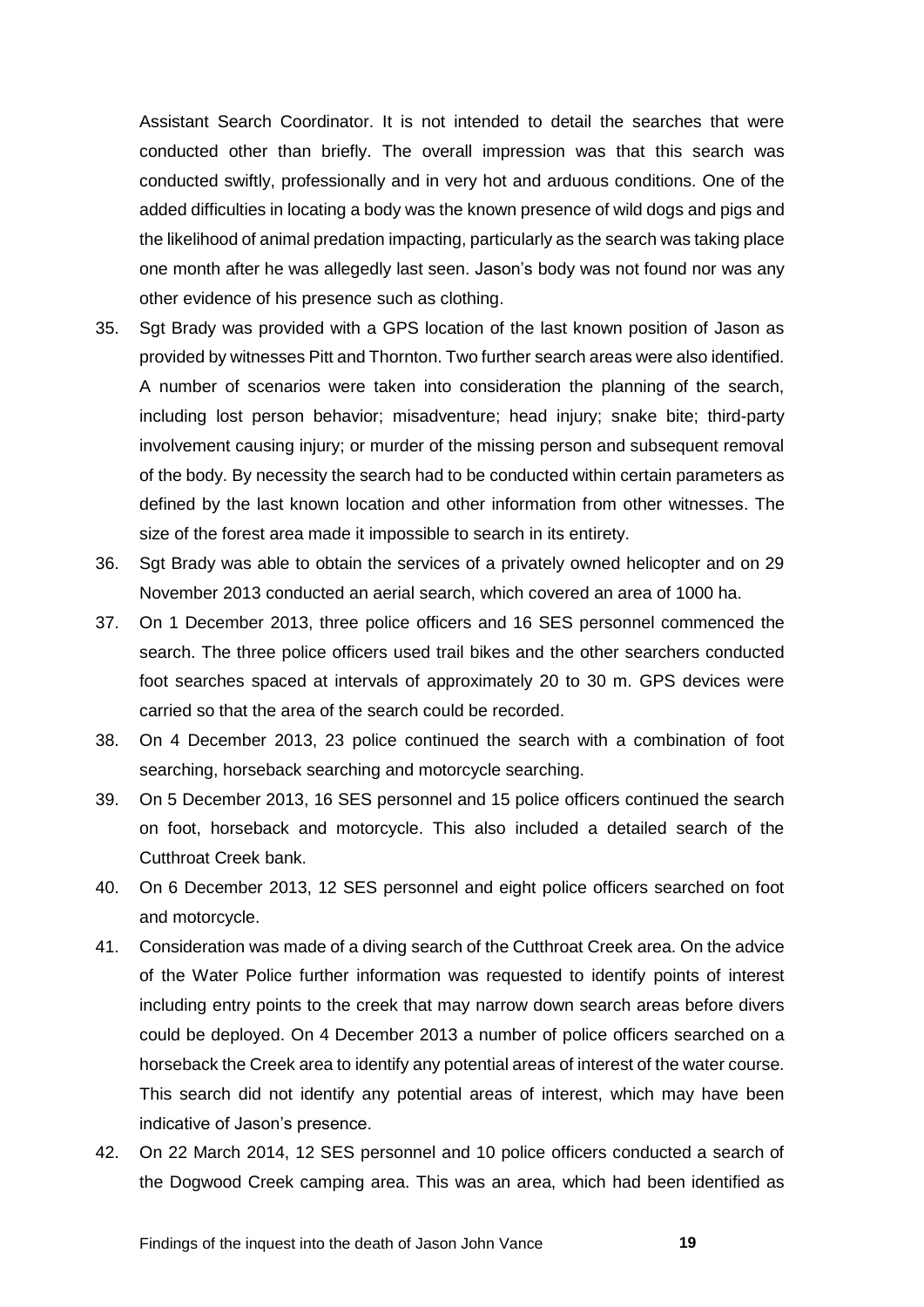possibly having been accessed by Thornton, Pitt and Jason in the motor vehicles. Four police motorcycles and one officer using a kayak searched the Dogwood Creek area noting the creek was made up of several interlinked water holes of varying size and depth.

- 43. On 28 February 2015 a number of Police and SES personnel searched the Monogorilby area where it was believed Pitt and Thornton had become bogged and the unoccupied property they had stayed in.
- 44. On 18 July 2017, eight police and eight SES personnel conducted a targeted search of the banks of Cutthroat Creek. Members of the dive squad also conducted searches of the Creek. No items of interest were located.
- 45. I am satisfied that police and SES personnel have conducted a thorough professional search in difficult conditions. I accept that parameters had to be set given the size of the Barakula State Forest notwithstanding those parameters were based on information provided by Megan Pitt and Alex Thornton.
- 46. The only other issue that arose in the context of searches is of the forensic searches that were made. Police attended with Thornton in September 2015 Police at the Barakula State Forest and whilst at the school hut Thornton pointed out a number of items that he had placed in an icebox refrigerator. The items were seized and the officers attending were surprised they had been missed when the area was first searched in 2013. There is no suggestion any forensic advantage was lost and the Scenes of Crime officer attending stated his task was particularly to look at Pitt's motor vehicle for indications of foul play. They conducted only a cursory look at the school hut and then went to the vehicle.

#### <span id="page-9-0"></span>*Further Investigations*

- 47. DS Harvey conducted further investigations and these were set out in detail in his statement. He made arrangements to meet with Megan Pitt. He obtained audio of prison phone calls made by Alex Thornton. Later DS Harvey took statements from Pitt and her partner Julie-Ann Sirolli. DS Harvey attended at Wolston Correctional Centre on 2 December 2013 and conducted a digital recorded interview with Thornton. Thornton knew the Barakula Forest area and had been in contact with a school friend and forestry worker at the forest.
- 48. The story from Pitt and Thornton as to what happened after Jason left them is unusual but is corroborated by other evidence. After conducting a cursory and brief search for Jason the next day, Pitt and Thornton left the area and travelled in Thornton's motor vehicle to an isolated and unoccupied residence near Monogorilby. The purpose was to continue the amphetamine cook that had been commenced. On the way the motor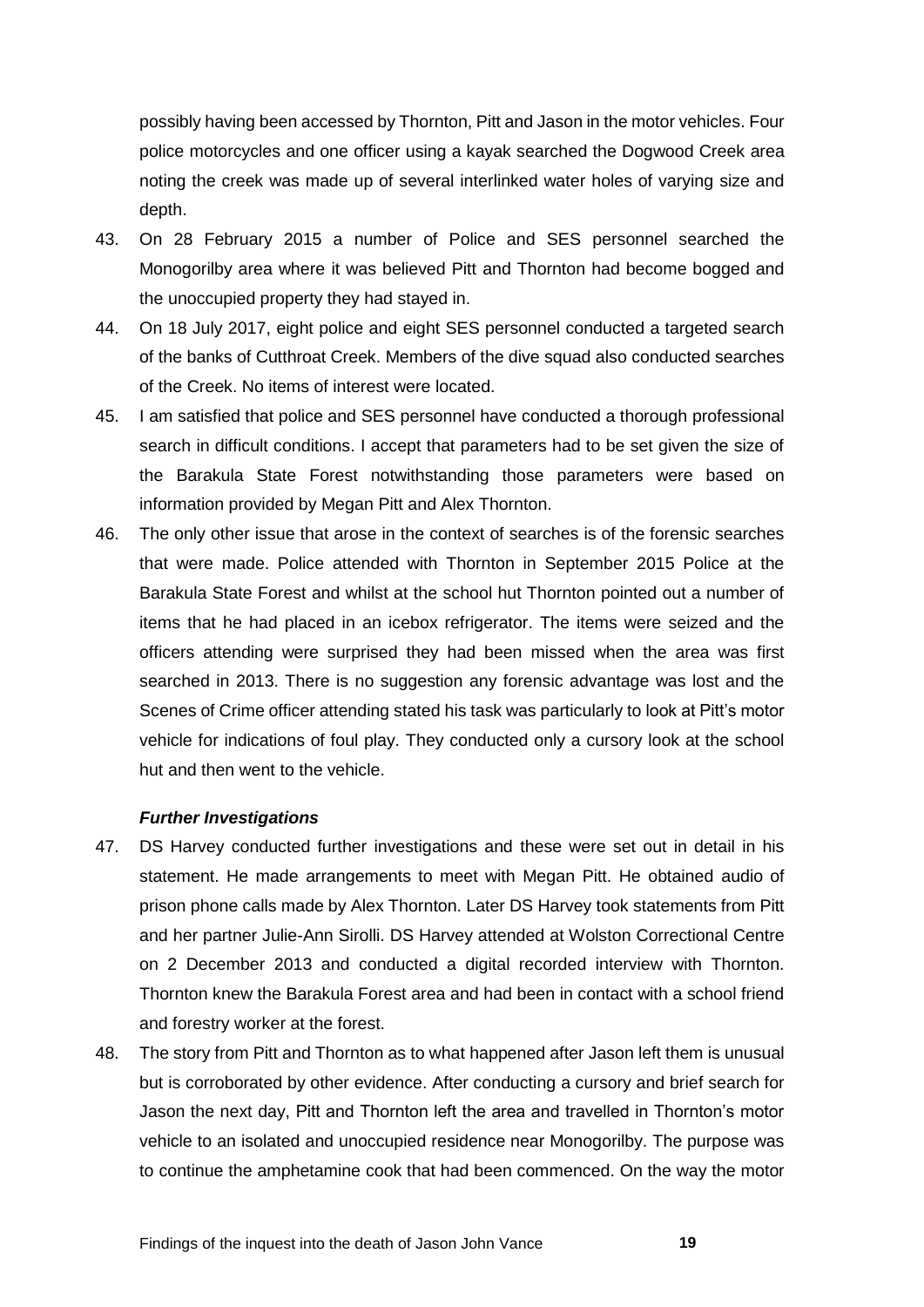vehicle became stuck. Over the next few days Thornton endeavoured to dig the vehicle out and when he had done so decided to go back to the Gold Coast and left Pitt at the residence. On 27 October 2013 Thornton was apprehended on the Gold Coast and placed in custody. The vehicle he was travelling in was a stolen vehicle and had stolen registration plates from another vehicle and had been involved in a number of offences including petrol drive-offs. It is also apparent that Thornton had been involved in stealing chainsaw equipment from the forestry offices.

- 49. Two days later on 29 October 2013 Pitt was found in a dishevelled state by a council worker walking along Monogorillby Road with a dog. He took her to the local school. Pitt had some conversations with the Principal Ms Vidler who contacted the local police. DS Harvey arranged for a statement to be taken from the Senior Constable who had contact with Megan Pitt at the Monogorilby Primary School as well as the Principal and a parent who spoke to Pitt at the school.
- 50. DS Harvey detailed the balance of the investigations conducted by him in his report and subsequent statement. He was in contact with members of Jason's family on a number of occasions during the investigation but particularly Jason's stepfather.
- 51. The deserted property on Heitmann's Road near Monogorillby where Pitt and Thornton possibly had stayed was identified and searched. There were signs of recent occupancy.
- 52. Further enquiries led to statements being taken from a number of witnesses on the Gold Coast. Intelligence officers completed an analysis of Call Charge records and further enquiries were made from information obtained but it became apparent the vast majority of telephones were registered under false details. That is not unusual in that cohort.
- 53. A further interview was held with Thornton. Megan Pitt agreed to accompany police to the Barakula State Forest and this occurred on 21 January 2014. All conversations with Pitt were recorded.
- 54. Surveillance of Arunta calls at the prison through Thornton continued in this period. In the meantime Thornton had been approached on a number of occasions as to whether he would consent to attending the Barakula State Forest with Police. He eventually consented to this but only after he had been granted parole. Thornton contacted DS Harvey after he was released and they attended the forest area on 30 September 2015.
- 55. A number of other potential witnesses were identified and approaches were made. Megan Mason subsequently contacted police and the conversation was recorded. Other witnesses including Meghan Steiner and Russell Green could not be located. By the time of the inquest and with the assistance of Police in Queensland and NSW most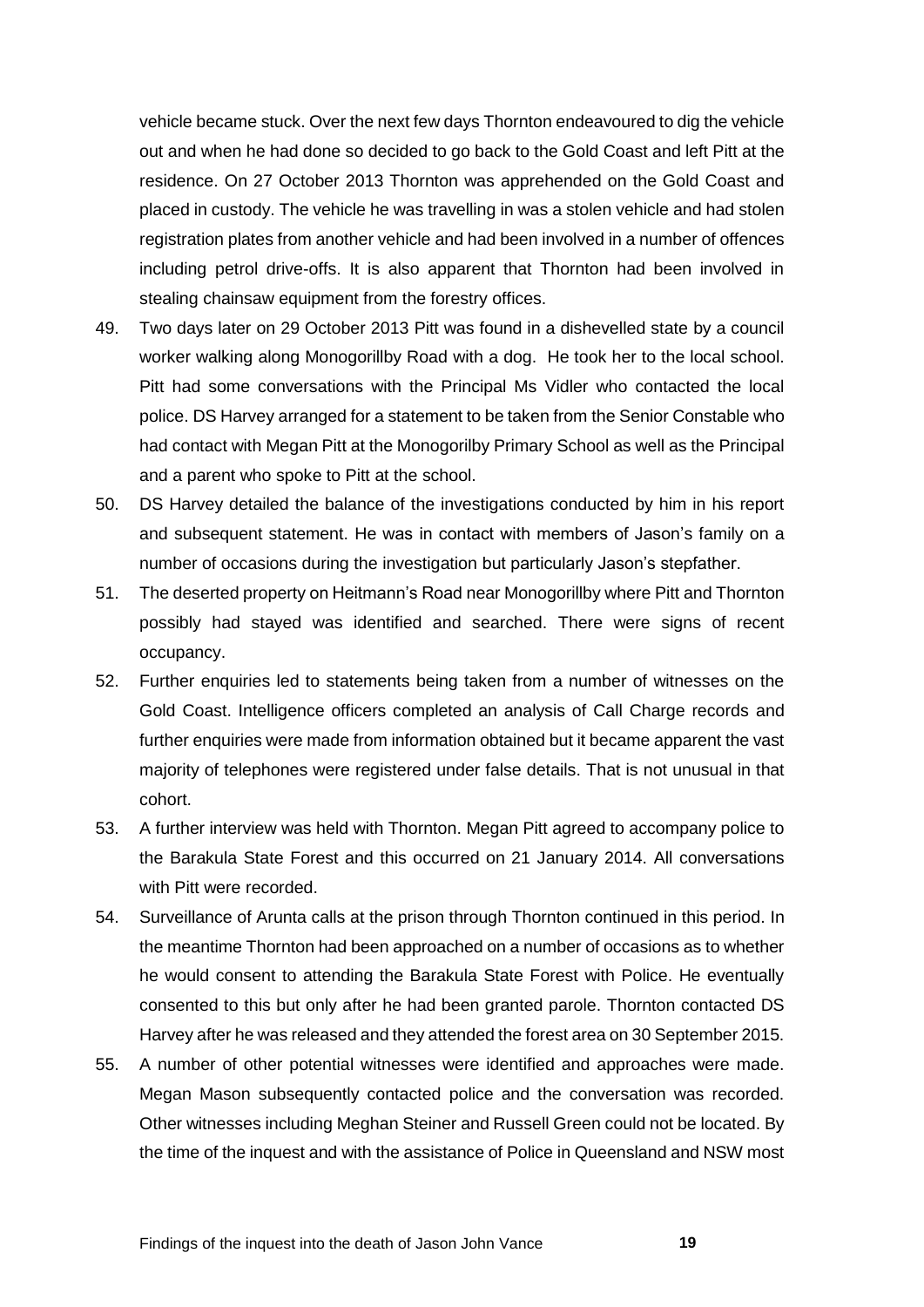of the outstanding persons who were identified as perhaps being able to assist had been located and gave statements and attended the inquest.

- 56. DS Harvey noted in his report that Pitt subsequently made contact with police and forestry in relation to regaining possession of her motor vehicle. Both Pitt and Thornton freely volunteered that Jason had been with them and they provided a largely similar version as to his last movements.
- 57. DS Harvey stated he had made it clear to witnesses during his investigation that he was not interested in gathering evidence, which may implicate them in particular criminal activity and his only interest was only to find out what happened to Jason Vance. By taking this course he received remarkable cooperation from Pitt and Thornton as well as other witnesses.
- 58. Although the family have had concerns about the outcome of the investigation and the involvement of Pitt and Thornton and perhaps others, it is my view that the investigation carried out has been very comprehensive. DS Harvey recommended that an inquest be held to assist in determining what has happened to Jason Vance.

## <span id="page-11-0"></span>**The inquest**

- 59. The inquest was held over five days in both Dalby and Southport. It is not intended to detail the evidence of all witnesses at this stage. Various witnesses provided statements implicating other persons as having some involvement. These allegations were followed up.
- 60. In respect to Pitt she provided a statement but was also interviewed on numerous occasions and field tape recordings were made. Pitt provided a statement dated 28 November 2013. There are field recordings and transcripts for interviews on 29/10/2013, 27/11/2013, 28/11/2013, and a lengthy multiple transcripts for interviews on 21/01/2014 when she visited the Barakula State Forest.
- 61. Thornton was interviewed on 2/12/2013, 16/01/2014, 21/04/2015 and 30/09/2015 when he also attended the Barakula State Forest. The calls made by Thornton from prison or received by him were also obtained and listened to by DS Harvey and Counsel Assisting. I listened to some parts that were highlighted as potentially of interest.
- 62. In all of that material there were no stand out pieces of information that linked Pitt and/or Thornton to taking violent action against Jason. The versions provided by them were largely corroborative of the other. Pitt and Thornton cooperated with the Police. There were some delays in that cooperation but nothing that would be surprising in the context of their drug habits, lifestyle and Thornton's imprisonment.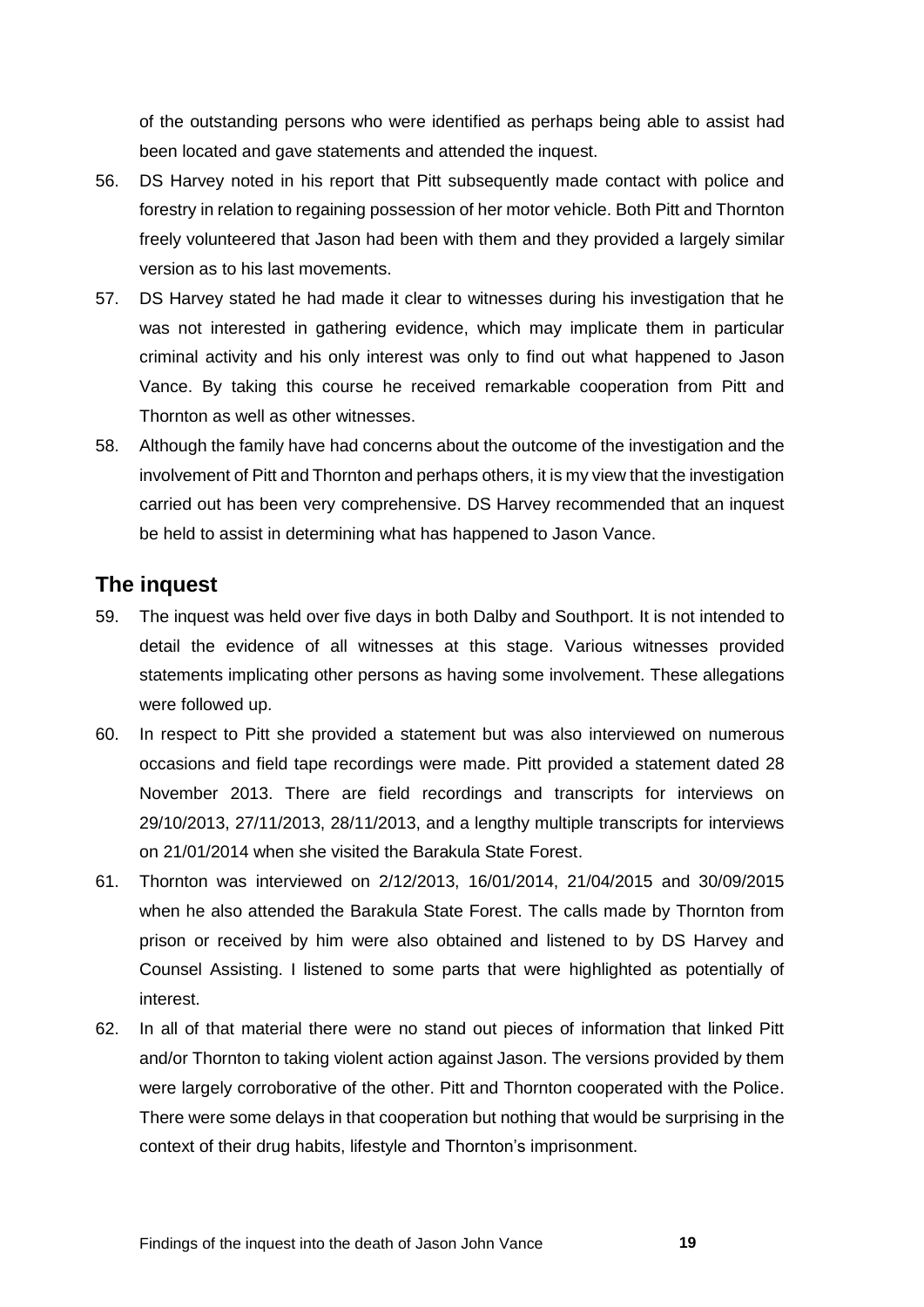- 63. There were some obviously strange interpersonal relationships and there were various allegations made about various persons and various scenarios put forward. These needed exploring forensically through the inquest process.
- 64. Fortunately most of the persons on the periphery were able to be contacted and statements were provided or they attended on being served with a summons and willingly gave evidence. One or two witnesses were deceased. There was some inherent unreliability about some of the evidence as it was based on speculation and innuendo and otherwise with little substance to support them.
- 65. For instance the relationship of Russell Green with Pitt and Sirolli and any possibility he was somehow involved needed to be explored. Given the enmity for Green expressed by Pitt in her conversations with Police it was passing strange that he was the person she contacted for help when she arrived at the Monogorillby School. Pitt also stated Green was very jealous and had a history of sexual violence. Admittedly she had tried to contact others including Sirolli and her sister first.
- 66. Although Green was spoken to by police at the Monogorillby School he was not been able to be contacted until a few weeks before the inquest when he was tracked down at my request. He was reluctant to give evidence in Queensland as there were a number of warrants outstanding but he did cooperate with NSW Police by providing quite a detailed statement. He gave evidence by telephone from a NSW police station. He left messages after his evidence wishing to clarify some things he said.
- 67. Although one cannot be certain as to the real story behind the relationships between Pitt, Green and Sirolli, after hearing all of the evidence, I think it can be ruled out based on current evidence that Russell Green had any direct involvement in Jason going missing. I am satisfied he was not anywhere near the Barakula State Forest at the time Jason went missing.
- 68. Patrick Fein's name had been mentioned by another witness as a person who may want to murder Jason and hence Fein was approached to provide a statement. Patrick Fein also gave details of his and Jason's history of drug dealing on the Gold Coast and other activities. He stated that Jason had started injecting speed and this created a noticeable change in him compared to when he just smoked the drug. The evidence of Fein as to his and Jason's drug interests would have been difficult for Jason's parents and family to hear. Fein stated he had no knowledge of anyone who would want to kill Jason. He denied he wanted to. Fein was asked at the conclusion of his evidence by Counsel Assisting if he was able to give any further information and he did not do so. Yet that evening he contacted the family and told them about the possibility that Megan Pitt had gone back to the Monogorillby house to clean up with another male person named Michael. It has also been reported by family to Counsel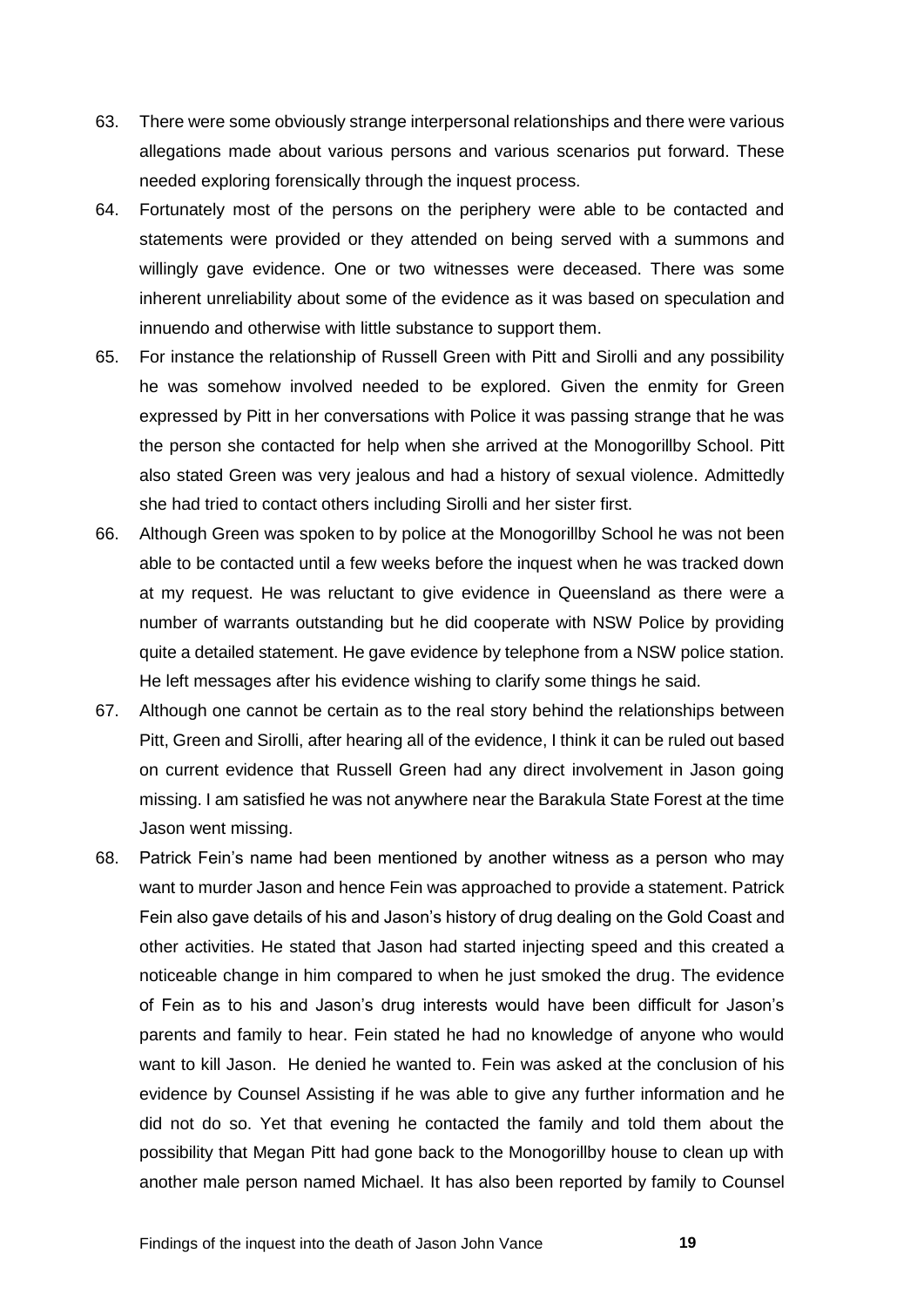Assisting that they met with Mr Fein a week after the inquest and he asked then for some money for further information. They sensibly declined. I do not think Fein had any direct involvement in Jason's death and I think some of this speculation passed on by him has been unhelpful to the family, unreliable and perhaps mischievous.

- 69. Megan Pitt was asked in evidence if she had returned to the house with another person. She was vague in her response and said it was possible she visited on her way back to the Gold Coast but said "it was a bit of a blur". I think it is quite likely she did return to clean up the evidence of the drug making. If she did, this was probably before Police were able to identify the property and properly conduct a search. The first response officer who met Pitt at the Monogorillby school is likely to have found the property a week later as he states in his statement, noting it had recently been occupied but nothing unusual was found. The property was not searched forensically at that time.
- 70. There was an issue concerning whether the local police officer who spoke to Megan Pitt at the Monogorillby school should have done more to escalate the possibility of Jason being missing. As this officer was excused from giving evidence on medical grounds, and this could not be explored with him but we had his statement, a number of field tape recordings involving him and Pitt and other documents including his activity log. It was suggested that this officer was confused about the version of events given by Megan Pitt at the school and she did not specifically say that Jason was missing or lost but simply that he had walked off. Certainly there is no reference to Jason being missing in the initial conversation when the officer spoke to Pitt. In a later conversation Pitt makes reference to Jason wandering off into the state forest and never seeing him again. In the same field tape recording Pitt mentions the missing chainsaws but denies her involvement and that of Jason. She said this on the basis Jason was on foot and would not have taken them unless he had organized for someone to come and pick him up.
- 71. It is also clear in later conversations the officer is recorded as saying that Pitt's story was very confusing and he did not know if she was mad or if he had to send people out looking in the bush for someone. His activity log makes reference to his opinion she was knowingly withholding information.
- 72. The evidence of a school parent Kara Knudsen who had a long conversation with Pitt confirms Pitt gave a very mixed story and she seemed to be under the influence of something. The school principal Joanne Vidler referred to the fact the person Jason had "took off" and had disappeared. Ms Knudsen said she had told the police officer that there was a missing person but in evidence stated this could have been three or four days later. She also said in her statement that the school principal had also told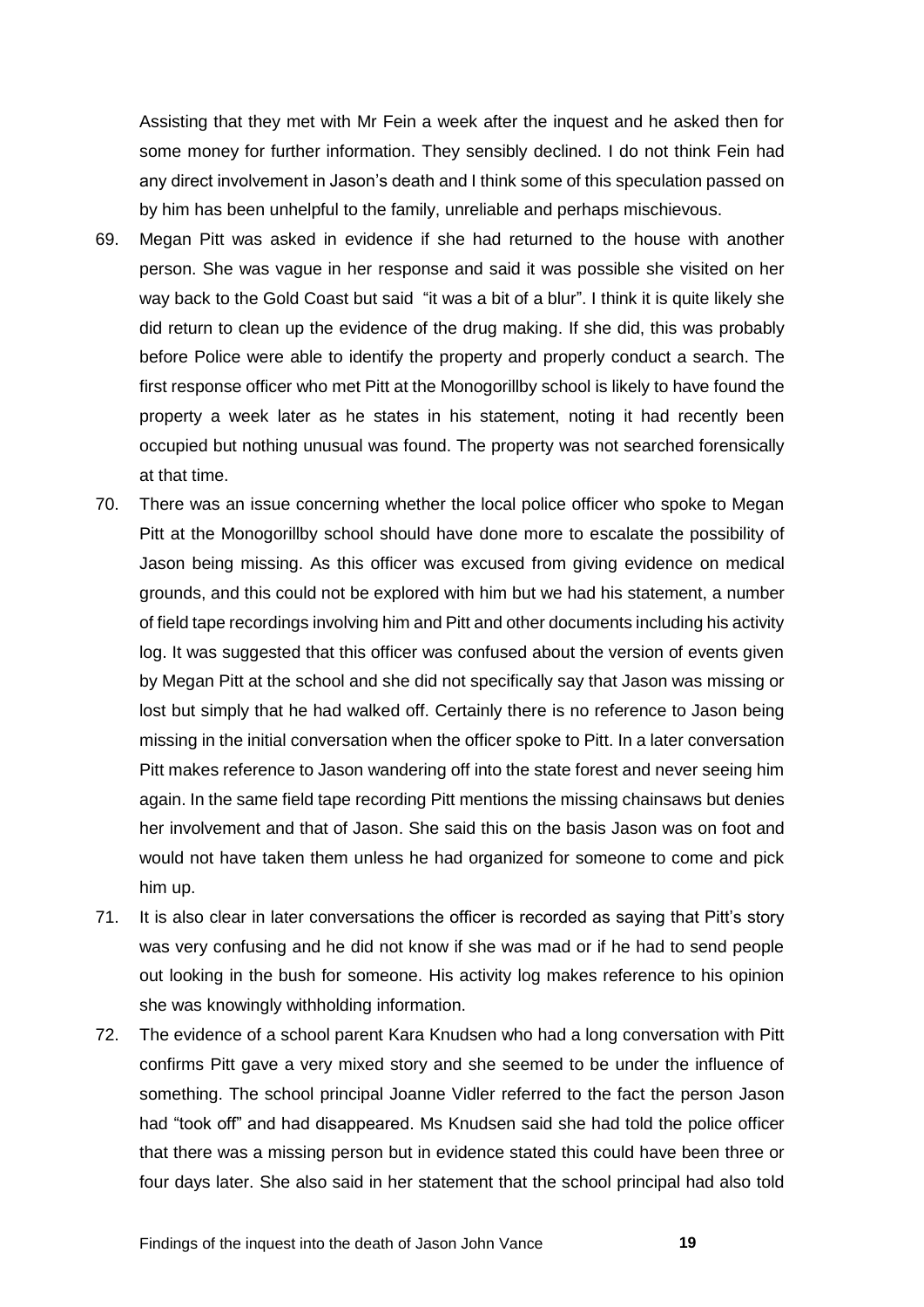the officer there was a missing person and possibly two on the day Pitt arrived at the school although this was not referred to in the statement of the principal. This also could not be explored with Ms Vidler who was overseas and was not contactable.

- 73. Considering all of the evidence, it is not at all clear whether the police officer was aware of there being a "missing person" lost in the forest or if it was more a suggestion that Jason had left or walked off. On the information he had, and given the confusing story being provided by Pitt who was clearly drug affected, I can understand why the police officer may have been confused and did not escalate the matter to a lost person status. On balance therefor I am not particularly critical of the police officer. With the benefit of hindsight there was a missed opportunity to escalate earlier, but the officer made a judgment, which did have a reasonable basis to it, and even if some action had been taken immediately it is likely the outcome would not have changed as Jason was likely already deceased.
- 74. One other issue that attracted the investigation's attention was the reference first made by Pitt to Kara Knudsen as to Jason and Alex having some argument; that Alex and Jason went off together; and Alex came back and said Jason was lost. It does appear that at one point Jason may have lost some of the liquid extracted from the cold and flu tablets that was to be used in the amphetamine cook, by spilling it on the ground. There was some suggestion the dirt was collected so they could potentially still extract what was lost. In her statement Ms Knudsen then stated that Pitt referred to the argument being between Alex and someone called Frank. In her evidence she was able to expand on this to the extent that the conversation was about stealing equipment and was not necessarily an argument or heated discussion. Almost certainly I think this is reference to the confrontation a forestry worker Francis Truscott had with Alex Thornton and Jason after he had discovered a chain saw kept in his motor vehicle and another chainsaw kept in the forestry workshop were missing and the workshop had been broken into. He then saw the two near the school hut and they had a conversation. By this time the forestry worker had called police.
- 75. There is otherwise little evidence to suggest Thornton and Jason had argued.
- 76. As to the reference in the statement of Ms Knudsen where she quotes Pitt as saying Thornton had gone off with Jason and only he came back this was also explored at the inquest for obvious reasons. Accepting that this is what Ms Knudsen heard or interpreted there is no other reference to Thornton going off walking with Jason that evening in any of the multiple other versions given by Pitt. Pitt and Thornton do speak about Thornton and Jason returning in the vehicle to the school hut because they had left something and coming back later. This was earlier to the moment when Jason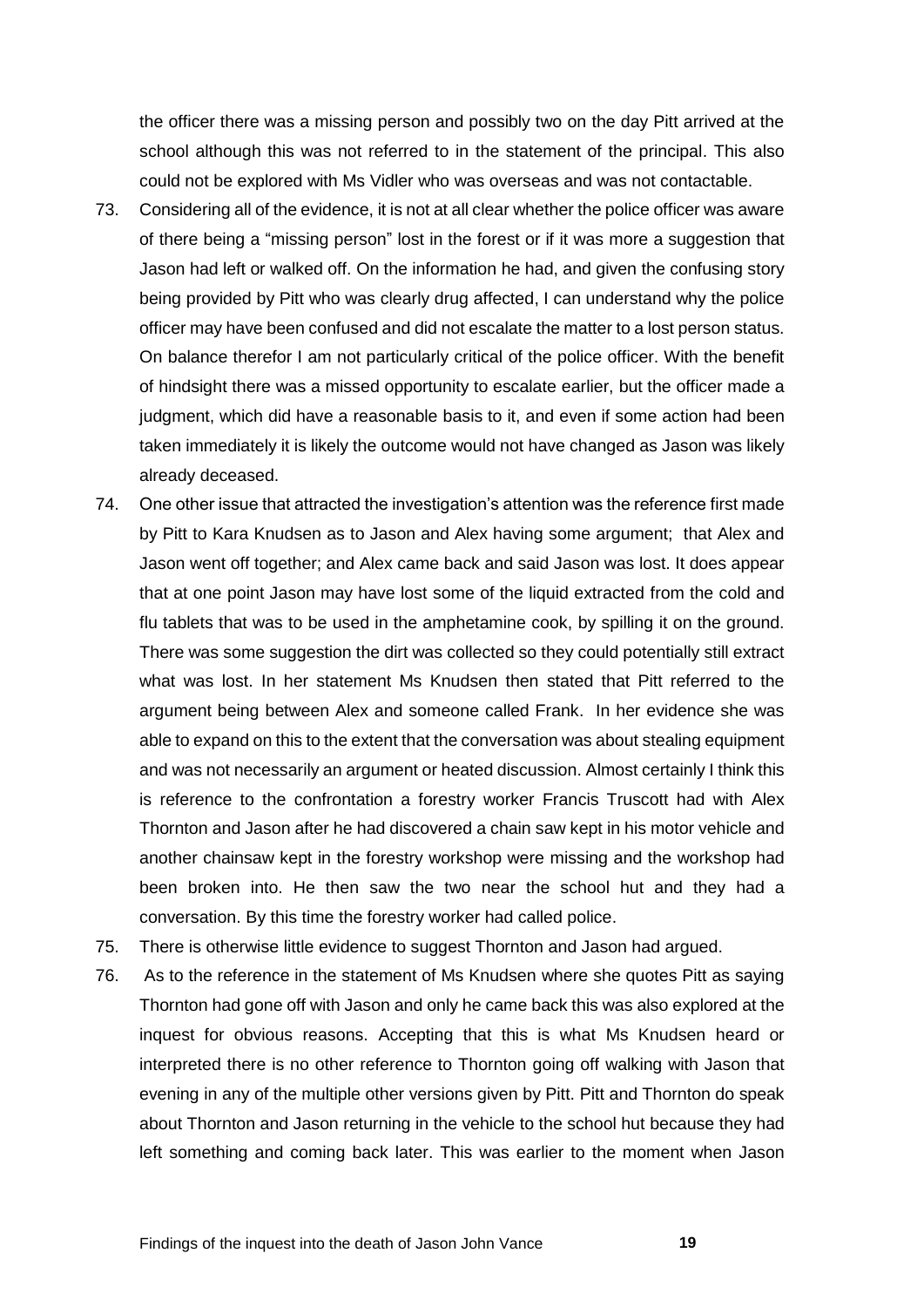walked off and was last seen. Pitt only refers to Jason walking off and not with Thornton.

- 77. There was some speculation that other third parties followed the group out to the State Forest. The evidence supporting such a contention is weak. There was evidence from Neil Stronach and Mark Schimdt who saw a vehicle travelling on the road out from Hippong behind what is likely to be Megan Pitt's vehicle with Pitt as a passenger and either Jason or Thornton driving. It is unknown if that dark coloured 4 WD utility had anything to do with the group of three. It could simply have been another vehicle in the area.
- 78. There was also evidence placed before the investigation and confirmed in evidence in Court that Jason had shown a certain propensity, whilst under the influence of amphetamine, to wander off into bushland or parkland and be absent for hours before turning up again. One might have dismissed the importance of this if there was only one reference to it but it did keep being repeated in comments made by a number of witnesses who had personal experience of this behavior or had been informed of it by others. The significance becomes obvious because that appears to be what happened.
- 79. The versions of Pitt and Thornton as to what happened next are reasonably consistent. It was dark. Jason said he wanted to go for a walk and said he would be an hour, hour and half. He walked down the vehicle track in the direction they had come from back towards the school hut. Pitt and Thornton say he was dressed in shorts, t-shirt and thongs.
- 80. The next morning they woke and noticed Jason was not there. They drove around the forest for an hour and half to two hours looking for Jason. In separate interviews they expressed the thought he must have kept walking and got a lift back into town.
- 81. What can be said about the evidence of Pitt and Thornton? In my view their versions if accepted as true would suggest neither of them were directly involved in Jason's disappearance. They were questioned voluntarily by Police on a number of occasions; they gave lengthy interviews; voluntarily attended at the forest; and they attended court. They gave answers consistent with what each has said previously and consistent with each other.
- 82. It is accepted that there was a day or two opportunity where they were together and could have concocted a story. The story they gave however, is so bizarre that if they were trying to withhold something more sinister they would have thought of a simpler story. As well they have been interviewed multiple times and a close perusal of those interviews does not disclose anything, which links them to being directly involved in Jason's death or disposing of his body. Human experience would suggest that if they were lying somewhere in those interviews they would have slipped up, and they didn't.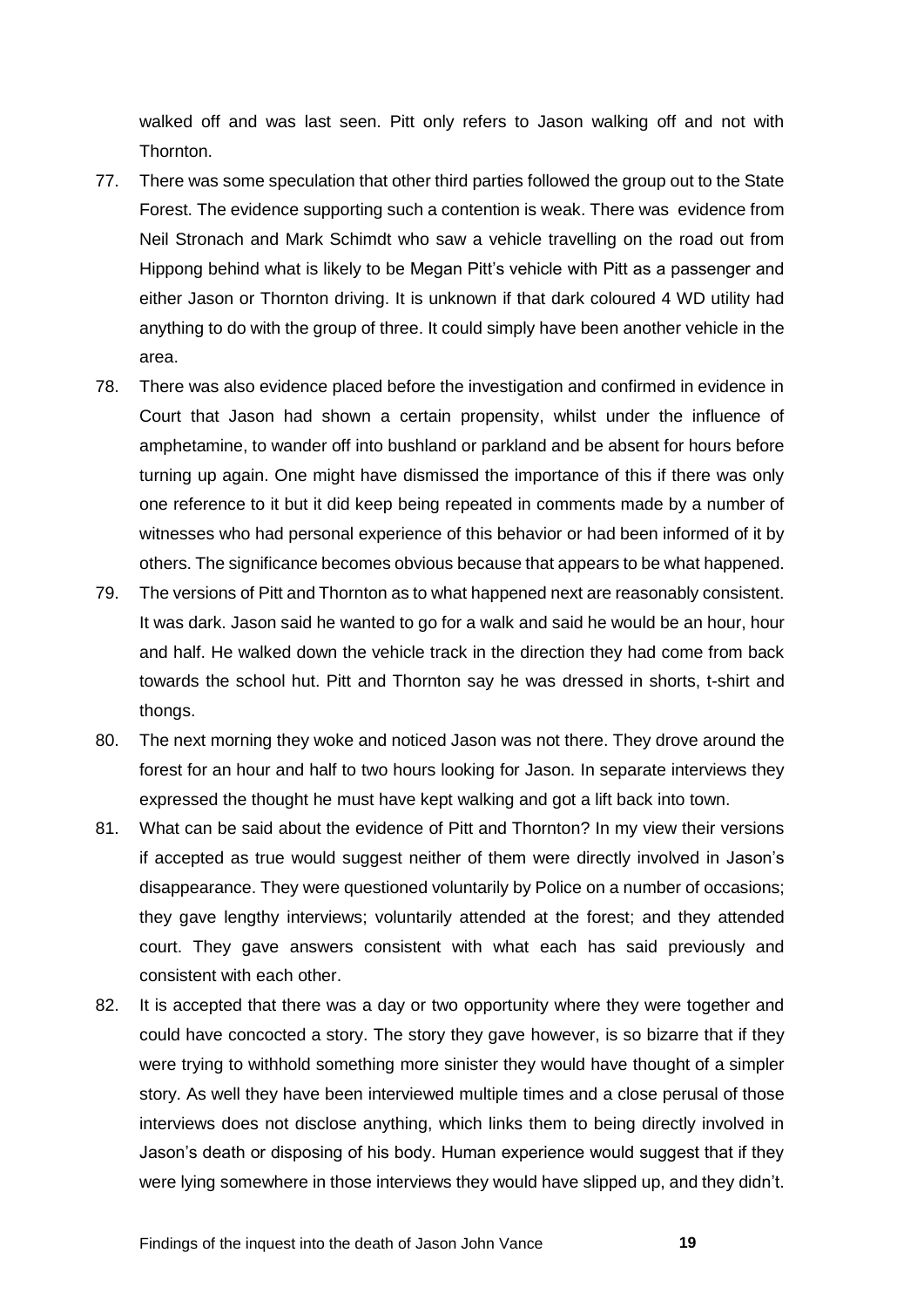Certainly they were vague about the reasons why they were in the forest, but that is totally expected. They were however, quite upfront about most else.

- 83. As well there is no evidence that Pitt or Thornton had any propensity for violence. Thornton's former girlfriend gave what I consider to be honest evidence when she said Thornton was never violent or angry with her and she thought he was a nice natured person. He did not give an impression in the witness box that would suggest otherwise. His criminal history was redolent with property and drug offences but quite absent with respect to anything suggestive of violence.
- 84. As DS Harvey, a detective of considerable experience, stated, it would not be expected that a guilty person would leave a vehicle in the forest, which could be easily linked back to the other. They would not leave one of them in a remote location and not return so that the other has to seek assistance from the community and ultimately police. They would not both so willingly nominate themselves as the last persons to see Jason alive. They would not have cooperated to the extent they have, particularly Thornton who was in custody.
- 85. That is not to say that the response of Pitt and Thornton on the morning after Jason went missing was responsible or reasonable. Most people would have done more. However, Pitt and Thornton were there for an illegal purpose; the three of them did not know each other particularly well; they were ICE users and were under its affects at the time. Pitt was heavily drugged, Thornton simply wanted to leave and go back to the Gold Coast. They really only cared about themselves. Most people would not simply accept the possibility that Jason had walked off and found a lift back to town. Most people would not leave their companion in a remote area in an abandoned building with a vague promise of having her collected later. Most people would not acquiesce to stay in such a remote spot, not knowing the area and without any food or capacity to leave easily. These are people whose moral compass and capacity to reason had been impacted by their drug use and consequent lifestyle. If more had been done by them at that time to report Jason as being missing, the outcome may not have changed, but it was more likely that evidence of what had happened to Jason would have been found, providing early answers to his family.

### <span id="page-16-0"></span>**Conclusions**

86. Missing person cases can be confounding and undoubtedly upsetting and frustrating for family who are looking for answers. There has been a comprehensive investigation and the inquest has forensically tested the efficacy of what is known. In this case there are a few further lines of inquiry that Police have indicated they may wish to explore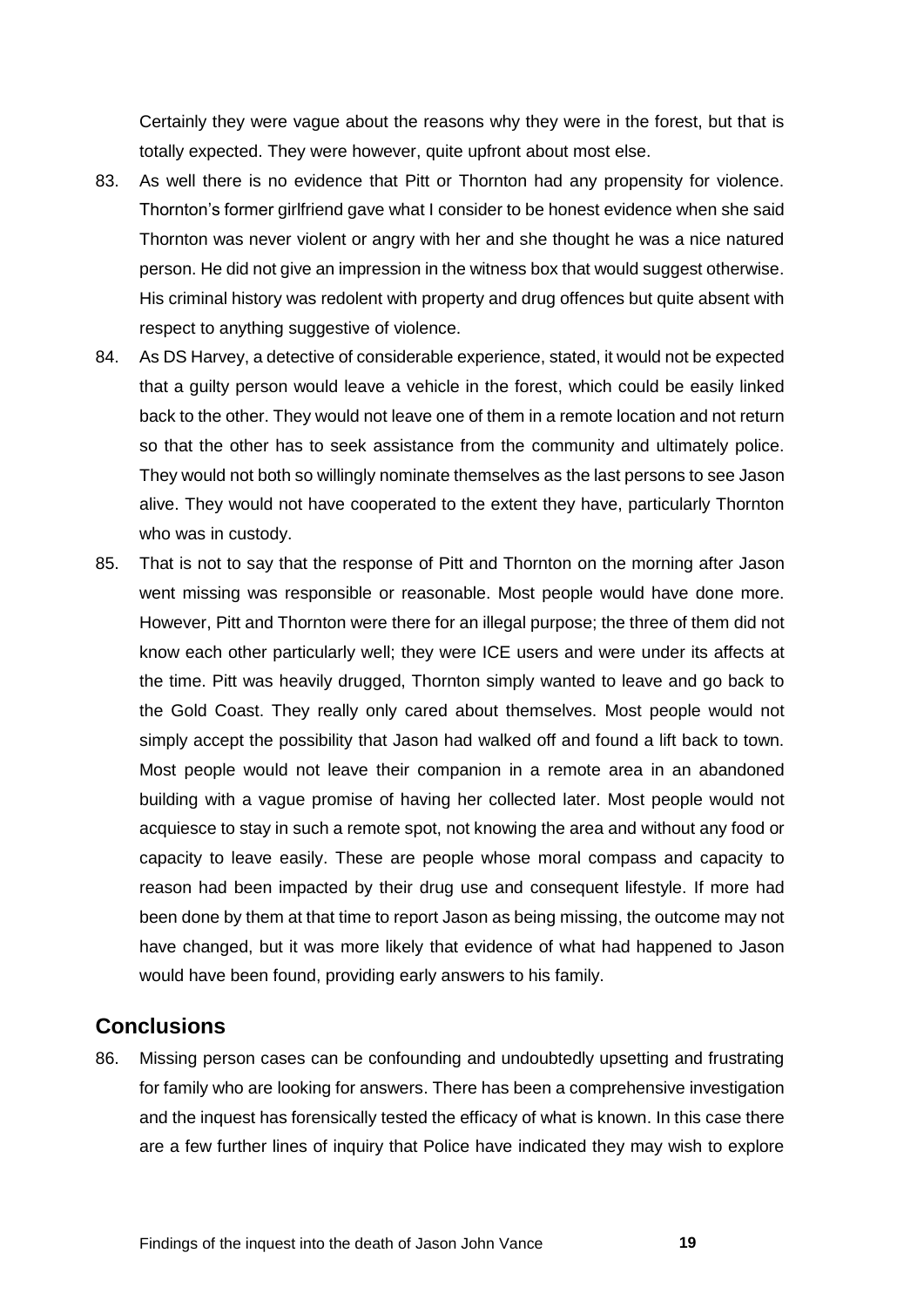although it is by no means certain this will lead to any more relevant information. Cases can always be reopened in the event that further evidence comes to light.

- 87. My primary conclusion is that Jason John Vance is in fact deceased. On the evidence before me I find it is most likely Jason died of misadventure rather than foul play, although this cannot be absolutely excluded. The last persons to see Jason were Megan Pitt and Alexander Thornton when he walked off down a dirt road at night in the Barakula State Forest on the night of 24 October 2013. There is no evidence to suggest that Megan Pitt, Alexander Thornton or anyone else caused harm to Jason or have done anything with his body.
- 88. Although there was speculation that some other people may have wanted to harm Jason, the evidence supporting such speculation is weak. In any event there is no evidence that any of those third persons were in the Barakula State Forest that night or at all.
- 89. Jason did have a well-known habit of walking off alone for hours in bushland or parkland when intoxicated with methamphetamine and the evidence supports he and his companions were using that substance at the time. That Jason is reported as saying he was going off for a walk for an hour or so is totally consistent with that pattern of behavior.
- 90. What then happened to Jason after he walked off is still unclear. Despite a very extensive search, his body and any other physical evidence of him have not been found. Jason may have wandered off the bush track and fallen or suffered an incident with snakes of other predators such as wild dogs and pigs. Against this scenario is if that had occurred in the short period after he left the vehicle one would have expected some evidence of him or his clothing being found, as he would likely have been still within the parameters of the search area. It is possible he found his way to the Cutthroat Creek area and fell, making it difficult to find him given the state of the creek is less than pristine. It is also possible he wandered much further than the search parameters predicted and met the same fate further away. It is possible he became lost and died from dehydration in those difficult conditions. These are a number of potential scenarios, and there may be more, but without further evidence, which of those scenarios is correct remains speculative.

## <span id="page-17-0"></span>**Findings required by s. 45**

<span id="page-17-1"></span>**Identity of the deceased** – Jason John Vance

<span id="page-17-2"></span>**How he died** – **Jason John Vance was last seen alive on the** evening of 24 October 2013 when he wandered